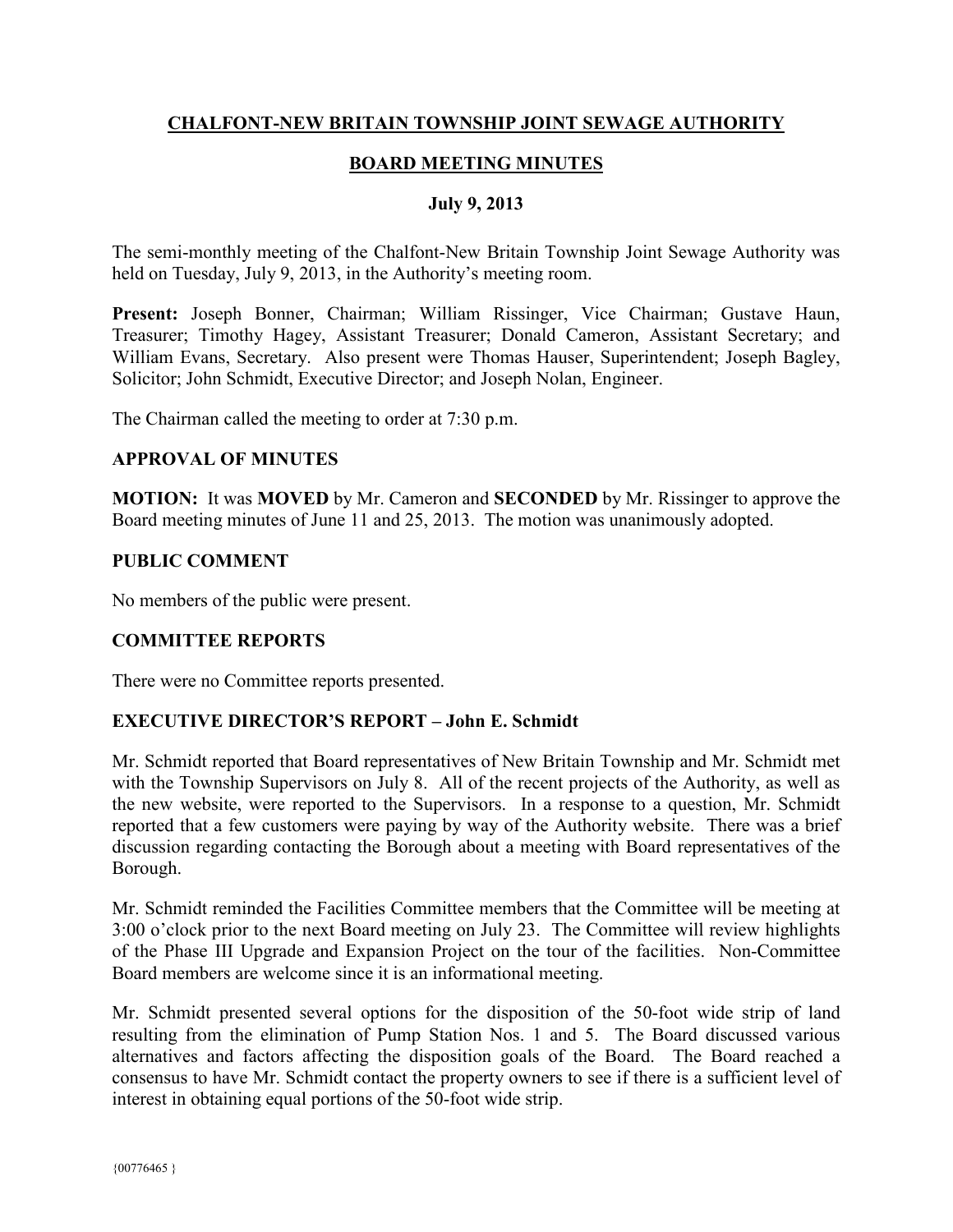## **ENGINEER'S REPORT – Joseph Nolan, P. E.**

Mr. Nolan reported that the general contractor and electrical contractor are diligently working on the Phase II Upgrade Project. The electrical contractor is approximately 25% complete. The general contractor, out of a \$3.8 million contract, is \$2.5 million complete. Both contractors are progressing well. The aerators are completed. The electrical contractor is installing ductwork and that is proceeding well.

Mr. Nolan has prepared a cost allocation report which combines all phases, I, II and II, in one report and along with the percentage agreed to in the Settlement Agreement. The allocations will be reported to BCW&SA. Phase I is already complete so the costs included are actual. Phase II is updated to include bid costs in the report. Phase III is based on preliminary cost estimates. Mr. Nolan also related that the report will be in a pdf file which can be provided to each Board member.

A question was asked as to whether the silo was working yet. Mr. Hauser explained that he needs the dryer and the centrifuge to be shut down for 2 days to complete final work on the silo, but they cannot be shut down presently because we are behind about 40,000 lbs. of solids to be de-watered and dried. In addition, the centrifuge experienced electrical problems and was down for repairs which delayed the shutdown even further.

Mr. Nolan presented Requisition No. 127 for Capital Expenditures with no costs.

Mr. Nolan next presented Requisition No. 170 for Capital Improvements in the amount of \$365,343.72, the majority of which is for the payment of contractors, construction management services and legal work for the Phase II Upgrade and Expansion Project. Mr. Nolan recommended approval.

**MOTION:** It was **MOVED** by Mr. Haun and **SECONDED** by Mr. Rissinger to approve Requisition No. 170 for Capital Improvements in the amount of \$365,343.72. The Motion was unanimously adopted.

# **SOLICITOR'S REPORT – Joseph M. Bagley, Esquire**

The Board recessed into Executive Session at approximately 7:55 p.m. to discuss pending litigation involving a former employee of the Authority.

The Board returned to its regular session at approximately 7:58 p.m.

### **TREASURER'S REPORT – Gustave Haun, Treasurer**

Mr. Haun presented the General Operating Expenses for the month amounting to \$229,995.95 with the total Operating Expenses for the month equaling the same amount with the previouslyapproved Capital Improvements along with the interest payments amounting to \$22,042.82, the total expenditures for the month were \$617,382.49. Mr. Hagey recommended approval to pay the bills.